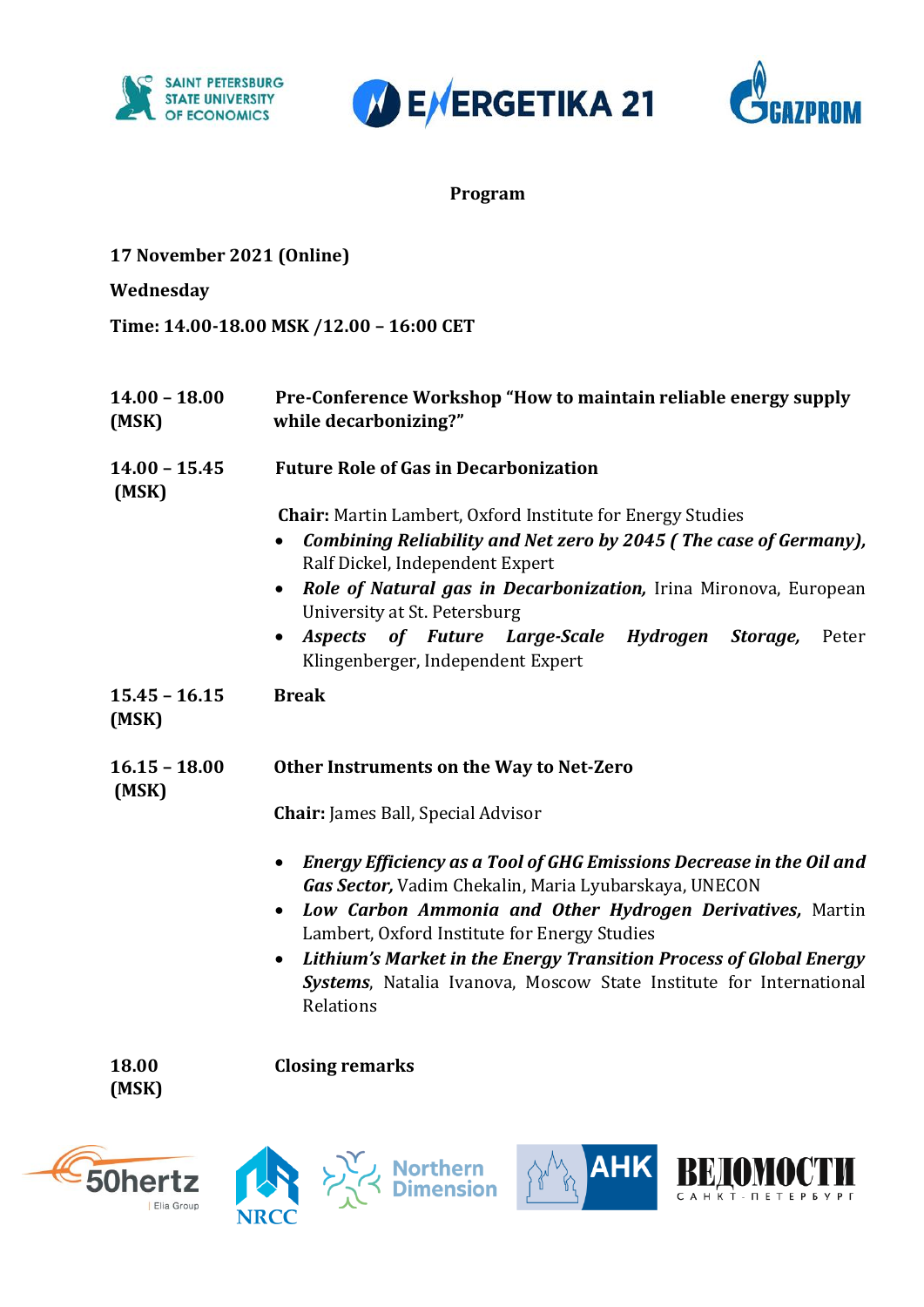**18 November 2021**

**Thursday**

**Time: 10.00 – 19.00 MSK/8.00 – 17.00 CET**

## **Day 1: Recent Developments of Energy Markets**

| $10:00 - 10.10$<br>(MSK) | <b>Welcoming remarks (hybrid format)</b>                                                                                                                                                                                                       |  |  |
|--------------------------|------------------------------------------------------------------------------------------------------------------------------------------------------------------------------------------------------------------------------------------------|--|--|
|                          | Igor Maksimtsev, UNECON<br>٠<br>Elena Burmistrova, Deputy Chairman, Gazprom, Director General,<br>$\bullet$<br>Gazprom export                                                                                                                  |  |  |
| $10.10 - 13.30$<br>(MSK) | <b>Plenary Session: "Recent Developments in Energy and</b><br>Decarbonization" (hybrid format)<br><b>Chair: Dmitry Vasilenko, UNECON</b>                                                                                                       |  |  |
|                          |                                                                                                                                                                                                                                                |  |  |
|                          | <b>WEO 2021: Path to Net Zero, Peter Zeniewski, International Energy</b><br>$\bullet$<br>Agency<br>Hydrogen Energy Development and Decarbonisation of Industry<br>$\bullet$<br>and Natural Gas Transport, Konstantin Romanov, Gazprom Hydrogen |  |  |
| $11.45 - 12.00$<br>(MSK) | <b>Break</b>                                                                                                                                                                                                                                   |  |  |
|                          | The Impact of the Energy Transition on Natural Gas, Mike Fulwood,<br>$\bullet$                                                                                                                                                                 |  |  |
|                          | Oxford Institute for Energy Studies                                                                                                                                                                                                            |  |  |
|                          | Charting the Path to Enable Net Zero - results of the Hydrogen for<br>$\bullet$                                                                                                                                                                |  |  |
|                          | <b>Europe 2021 study, Ralf Dickel, Independent Expert</b>                                                                                                                                                                                      |  |  |
|                          | Low Carbon Agenda and Global Energy Companies Strategies, Yana<br>$\bullet$                                                                                                                                                                    |  |  |
|                          | Klementovichyus, UNECON                                                                                                                                                                                                                        |  |  |

| $13.30 - 14.45$ | <b>Break</b> |
|-----------------|--------------|
| (MSK)           |              |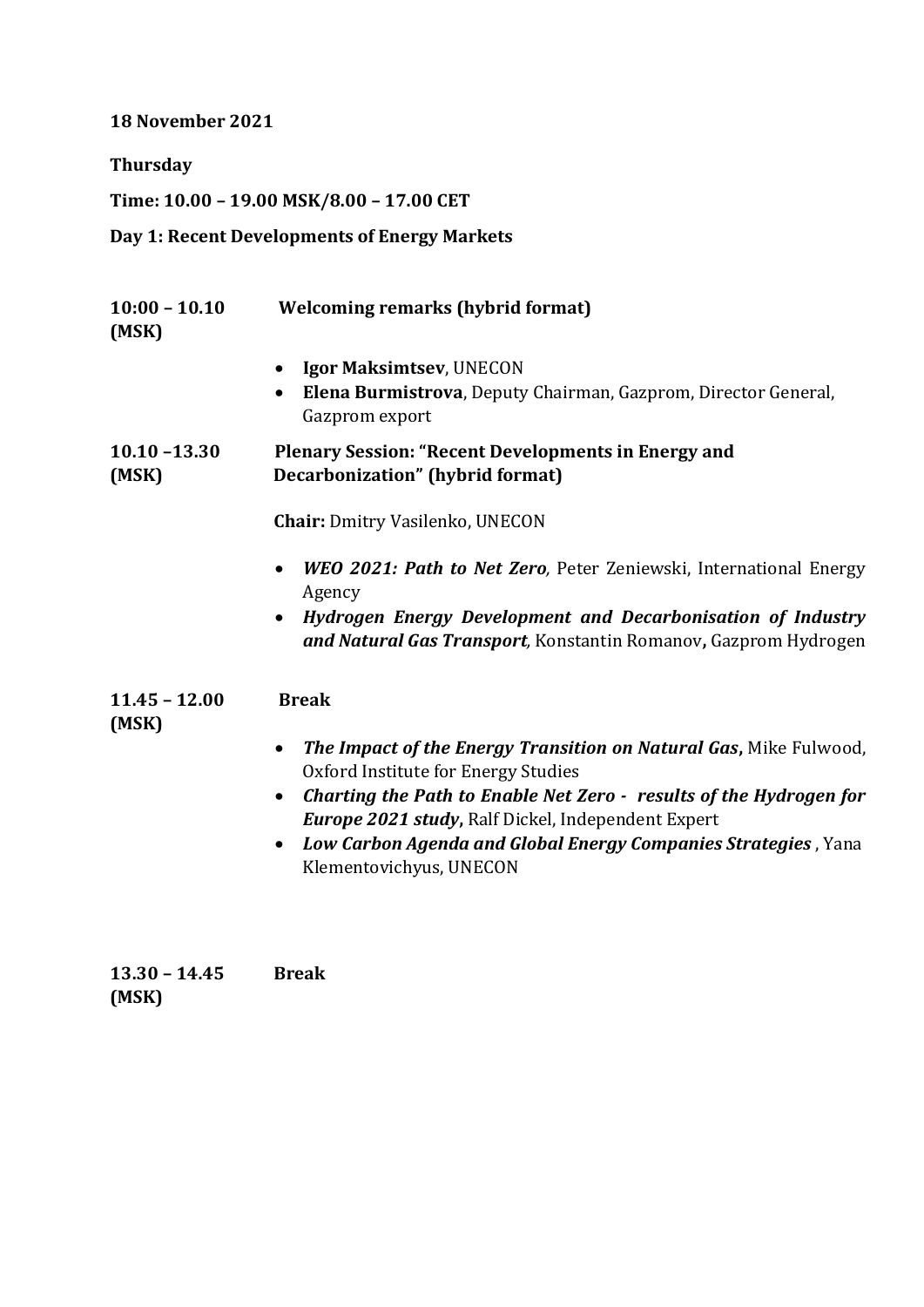**14.45 – 18.00 Three Parallel Work Streams (Break - 16.15 – 16.30)**

**(MSK)** 

## **WS1: Hydrogen, how to make it happen? (hybrid format)**

 **Chair:** Vasiliy Zinin, Gazprom/National Gas-motorfuel Association

- *Equinor's Hydrogen to Humber (H2H) Saltend Project*, Asli Ucyigit, Equinor UK Ltd
- *Hydrogen – Role and Perspectives of Gas Infrastructrure*, Janosch Rommelfanger, DVGW
- *Hydrogen in the German heating Sector*, Timm Kehler, Zukunft Gas
- *The Sakhalin Experiment: What can it tell about Russia's transition strategy*?, Vitaliy Yermakov, Oxford Institute for Energy Studies
- *Development of H2 Projects in Russia*, Maxim Briksa, Russian-German Chamber of Commerce
- *Hydrogen 101: Blue is best*, Mark James, Independent Energy consultant
- *Reviewing the U.S. Department of Energy Hydrogen Strategy,*  Grigory Yarygin, Saint Petersburg State University

## **WS2: National Ambitions and Pathways of Net-Zero (hybrid format)**

 **Chair:** Michael Kranhold, 50Hertz Transmission GmbH; Stanislav Babich, UNECON

- *Russian Priorities in the Decarbonization of Oil & Gas Industry*, Irina Gayda, Moscow School of Management SKOLKOVO
- *Nordic Countries on the Path to Net Zero,* Hans Jorgen Koch, Independent Senior Advisor
- *Electricity - The only key to net zero?,* Michael Kranhold, 50Hertz Transmission GmbH
- *Extractive Industries: How does their Business Model fit in a Low-Carbon Agenda*, Maxim Titov, Olga Teplova, European University at St. Petersburg
- *Austria Net-Zero 2040 !? - A TSO perspective*, Aleksandar Savic, Gas Connect Austria GmbH

## **WS3: Industry Beyond 2030 (Online)**

 **Chair:** Peter Klingenberger, Dr. Klingenberger Consulting; Natalia Sarakhanova, UNECON

 *SALCOS. Steelmaking. Reinvented*, Alexander Redenius, Salzgitter Mannesmann Forschung GmbH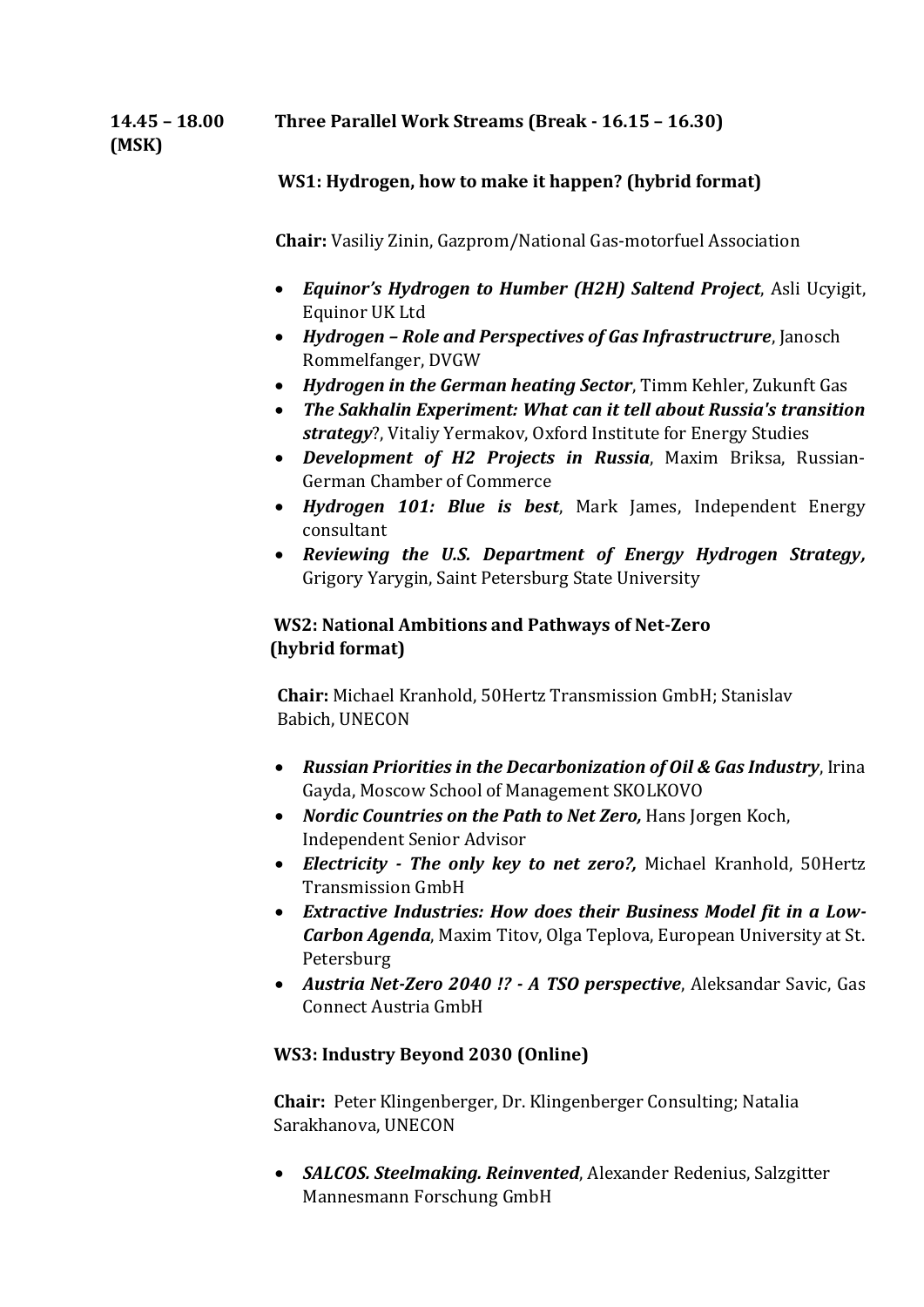*Methane Emissions from Natural Gas and LNG Exports: the Path to Transparency and Credibility*, Jonathan Stern, Oxford Institute for Energy Studies *Choking off Gas Financing Paves Way to a New Energy Crisis in Europe*, Sergey Komlev, Gazprom export *Global LNG market in 2020-2021: Lessons learnt*, Alexey Belogoryev, Institute for Energy and Finance *Decarbonization of Transport in the Norther Dimension Region*, Natalia Sarakhanova, UNECON *Carbon Capture Utilization and Storage; from power to industry*, Leon Stille, Energy Delta Institute **18.00 – 19.00 Hydrogen: Hype or Hope (hydrid format) (MSK) Highlights from the Conference by special rapporteur** Andrey Konoplyanik**,** Advisor to Director General of Gazprom export, co head of the Work stream 2 "Internal Markets", EU-Russia Gas Advisory

Council